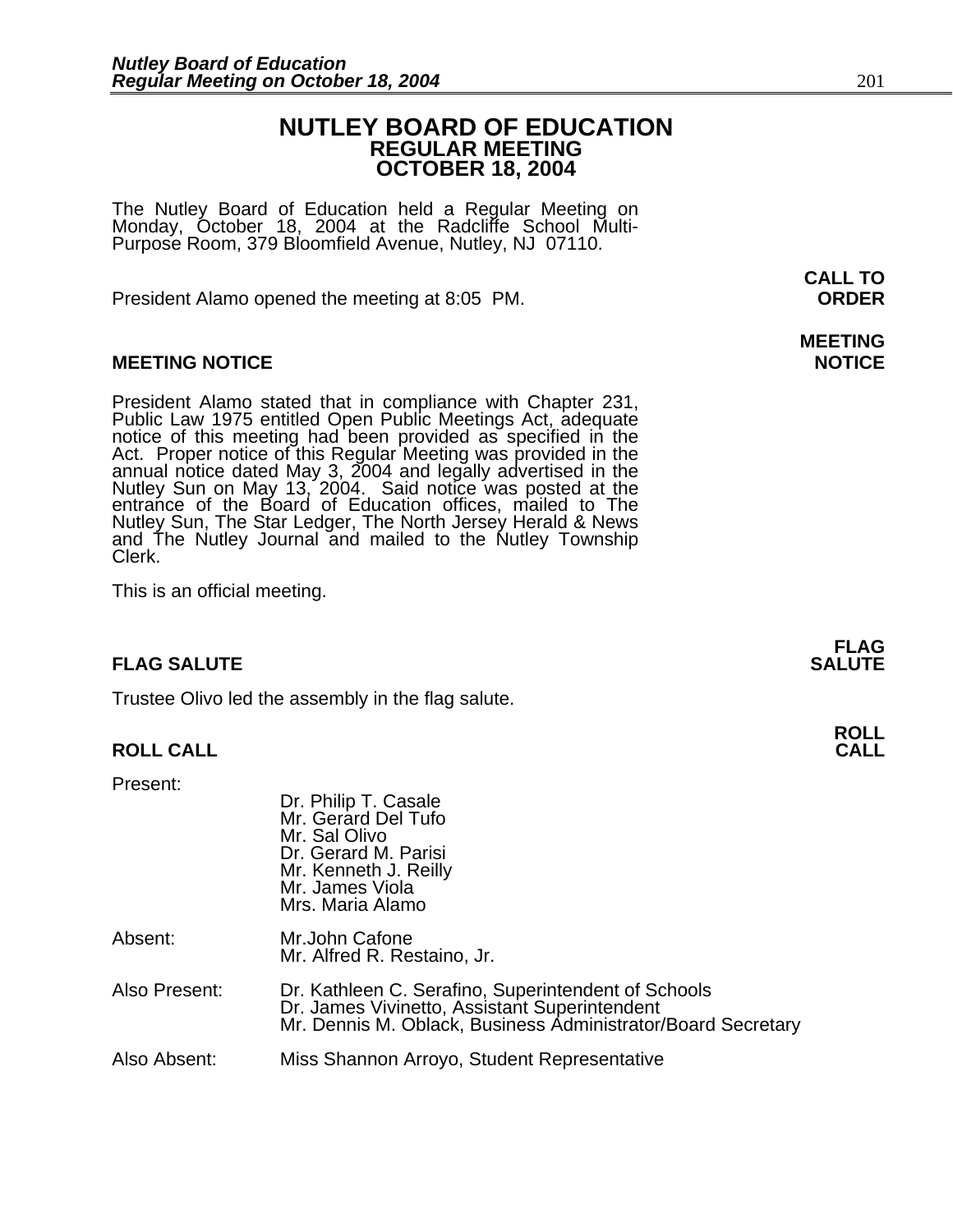### **APPROVAL OF MINUTES APPROVE**

Trustee Parisi moved, Trustee Del Tufo seconded, the following motion:

BE IT RESOLVED that the Board of Education approves the following minutes:

| October 4, 2004    | - Conference/Special Meeting |
|--------------------|------------------------------|
| October 4, 2004    | - Closed Executive Session   |
| September 30, 2004 | - Conference/Special Meeting |
| September 27, 2004 | - Regular Meeting            |
| September 27, 2004 | - Conference Meeting         |
| September 27, 2004 | - Closed Executive Session   |
|                    |                              |

The motion was unanimously approved by the Board by roll call vote with the following exception:

1. President Alamo abstained on the September 27, 2004 minutes.

### **CORRESPONDENCE CORRESPONDENCE**

Board Secretary Oblack read, and the trustees acknowledged, the following items of correspondence:

A variance notice regarding property at 24 Margaret Avenue being within 200 feet within school property.

A variance notice regarding property at 70 Margaret Avenue being within 200 feet within school property.

A variance notice regarding property at 320 Harrison Street being within 200 feet within school property.

A variance notice regarding property at 195 Lakeside Drive<br>being within 200 feet within school property.<br>**BOARD** 

#### **BOARD SECRETARY'S REPORT**

Board Secretary Oblack discussed Resolution 7 entitled "Agreement to Purchase Electric Generation Services through the Alliance for Competitive Energy Services ("ACES") and Resolution 8 "Request for Repeal of Ch. 73, P.L. 2004 (S-1701)<br>listed under the Board Secretary's Resolution.

#### **SUPERINTENDENT'S REPORT SUPT'S REPORT**

Dr. Serafino presented the Superintendent's Report dated October 18, 2004, Schedule A, which is appended to the minutes of this meeting.

Dr. Serafino introduced Dr. Vivinetto who gave the following Violence, Vandalism and Substance Abuse Report for the district.

**SECRETARY'S**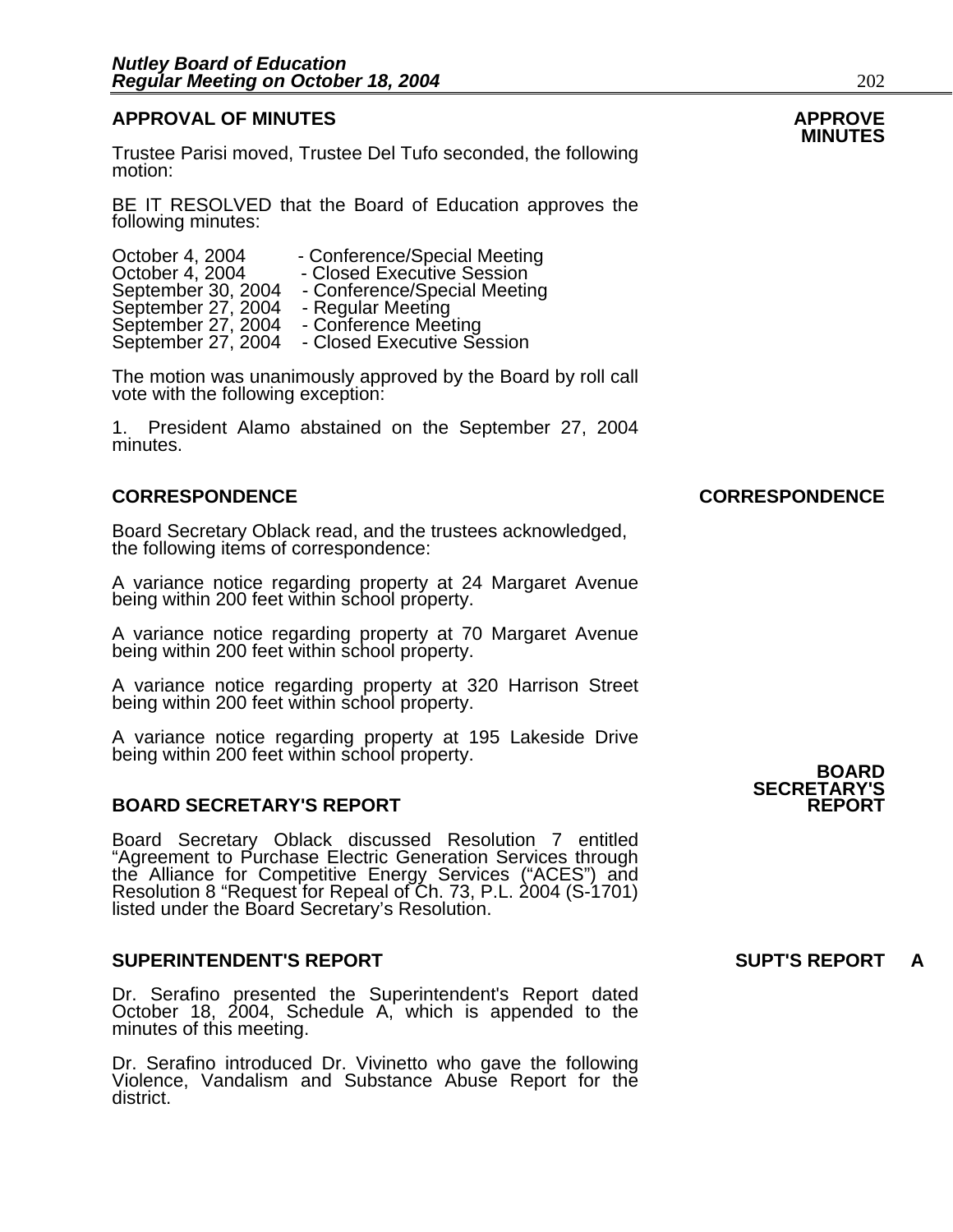### **REPORT ON SCHOOL VIOLENCE , VANDALISM AND SUBSTANCE ABUSE SUBSTANCE ABUSE**

Dr. Vivinetto explained that, as required by the state, this report was officially transmitted electronically on July 7, 2004. Dr. Vivinetto said 27 incidents of the given categories were reported to him. He indicated that violence, 25 incidents involving vandalism or property damage, no incidents with weapons and 2 incidents of substance abuse (one alcohol and one marijuana). Dr. Vivinetto stated that there continues to be a significant decrease in the categories of violence and weapons incidents. He attributed this decrease to programs implemented in the district. These programs along with other programs regarding substance abuse and vandalism are ongoing and focus on the positive safety and health of students, staff and parents in our learning community. Board trustees indicated approval and offered positive comments on<br>the decrease in violence and weapons in the school district.<br>The public was asked if they had any questions or comments<br>on the report.

No dialogue transpired and no comments were made regarding the Dr. Vivnetto's presentation on violence and vandalism.

### **COMMITTEE REPORTS REPORTS**

President Alamo explained and presented the Code of Ethics Report that was distributed to the Trustees.

President Alamo spoke about Superintendent Serafino's retirement and her many accomplishments during her 37 years of service at the Nutley Board of Education.

President Alamo personally thanked all those involved throughout the community for their help in passing the referendum for the middle school.

President Alamo left the meeting at 8:30 PM and Vice President Parisi took the chair at that time.

Trustee Viola read a letter from Traffic Safety Coordinator Barry to the NJ Transit regarding the NJ Transit busses traveling at a high speed on Bloomfield Avenue.

Trustee Del Tufo – Facilities Committee

### **HEARING OF CITIZENS (Resolutions Only) HEARING OF CITIZENS**

NONE

### **VIOLENCE VANDALISM &**

## **COMMITTEE**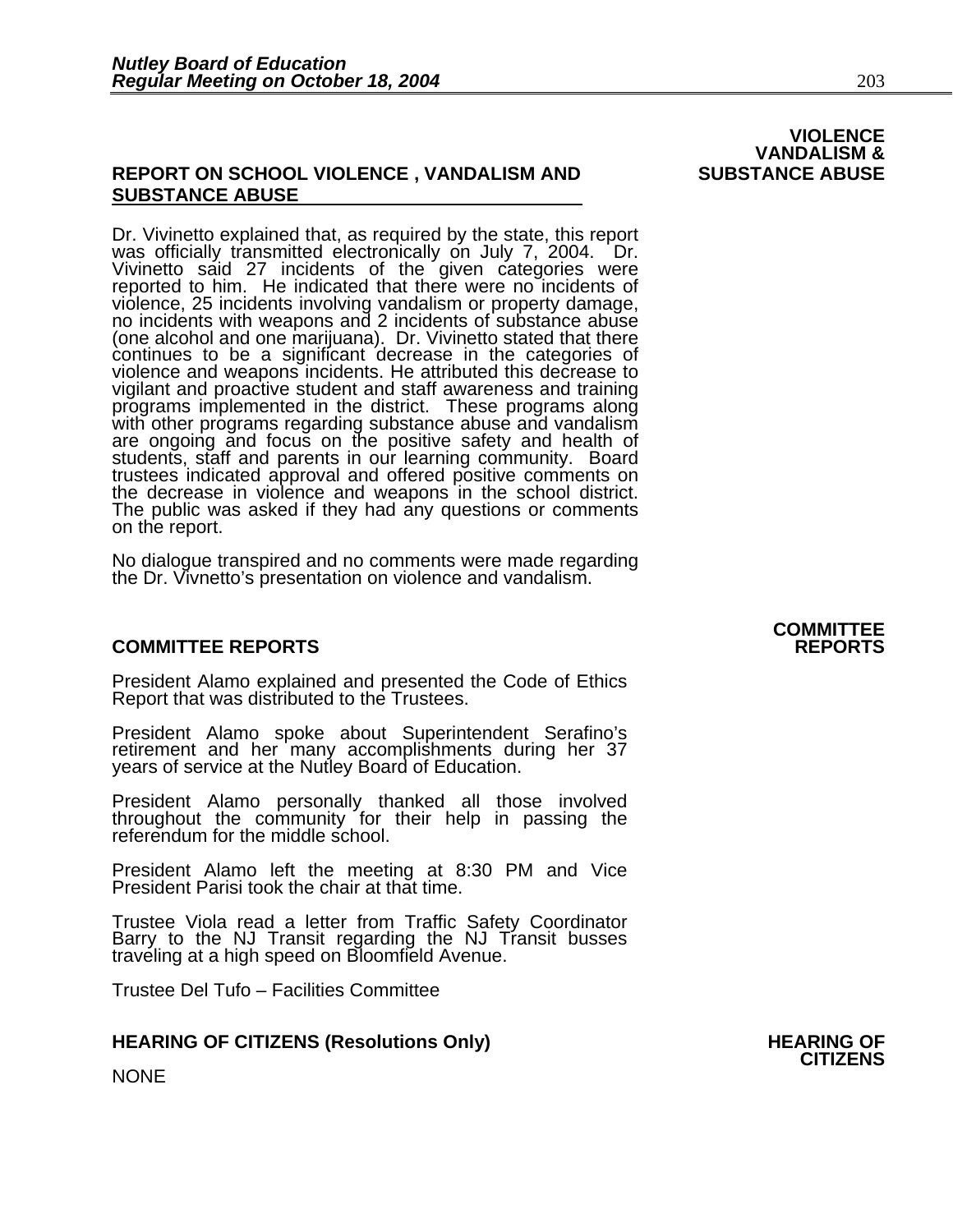### **SUPERINTENDENT'S RESOLUTIONS EXAMPLE ASSESSED ASSESSED ASSESSED ASSESSED ASSESSED ASSESSED ASSESSED ASSESSED ASSESSED ASSESSED ASSESSED ASSESSED ASSESSED ASSESSED ASSESSED ASSESSED ASSESSED ASSESSED ASSESSED ASSESSED AS**

Trustee Del Tufo moved, and Trustee Viola seconded, a motion that the Board approve the Superintendent's Resolutions numbers 1 through 11 as listed below.

The Superintendent's Resolutions 1 through 11 were unanimously approved by roll call vote with the following exception:

1. Trustee Olivo abstained on Resolution 6 – Extra Compensation.

### 1. **RETIREMENT – Superintendent of Schools SUPERINTENDENT**

BE IT RESOLVED that the Board of Education hereby accepts, with regret, the notice of retirement from the Superintendent of Schools, Dr. Kathleen C. Serafino said retirement to occur as of February 1, 2005.

#### **LEAVE**  2. **LEAVE OF ABSENCE – Teacher TEACHER**

BE IT RESOLVED that the Board of Education approves a childrearing leave of absence for Mrs. Marisa Tusche, effective January 14, 2005 for the 2004-05 school year with the provision that she notify the Superintendent of Schools of further teaching intentions no later than April 1, 2005.

### **3. APPOINTMENTS – Teacher Substitutes**

BE IT RESOLVED that the Board of Education approves the appointments of the teacher substitutes listed on the attached Schedule B for the 2004-05 school year.

### **4. APPOINTMENTS – Substitutes**

BE IT RESOLVED that the Board of Education approves the following substitutes for the 2004-05 school year:

School Aide Doretta Ippolito

Secretary/School Aide Wilda Robles

Bus Aide Terri Wester

## **RESOLUTIONS**

# **RETIREMENT**

**APPOINT B SUBS** 

**APPOINT**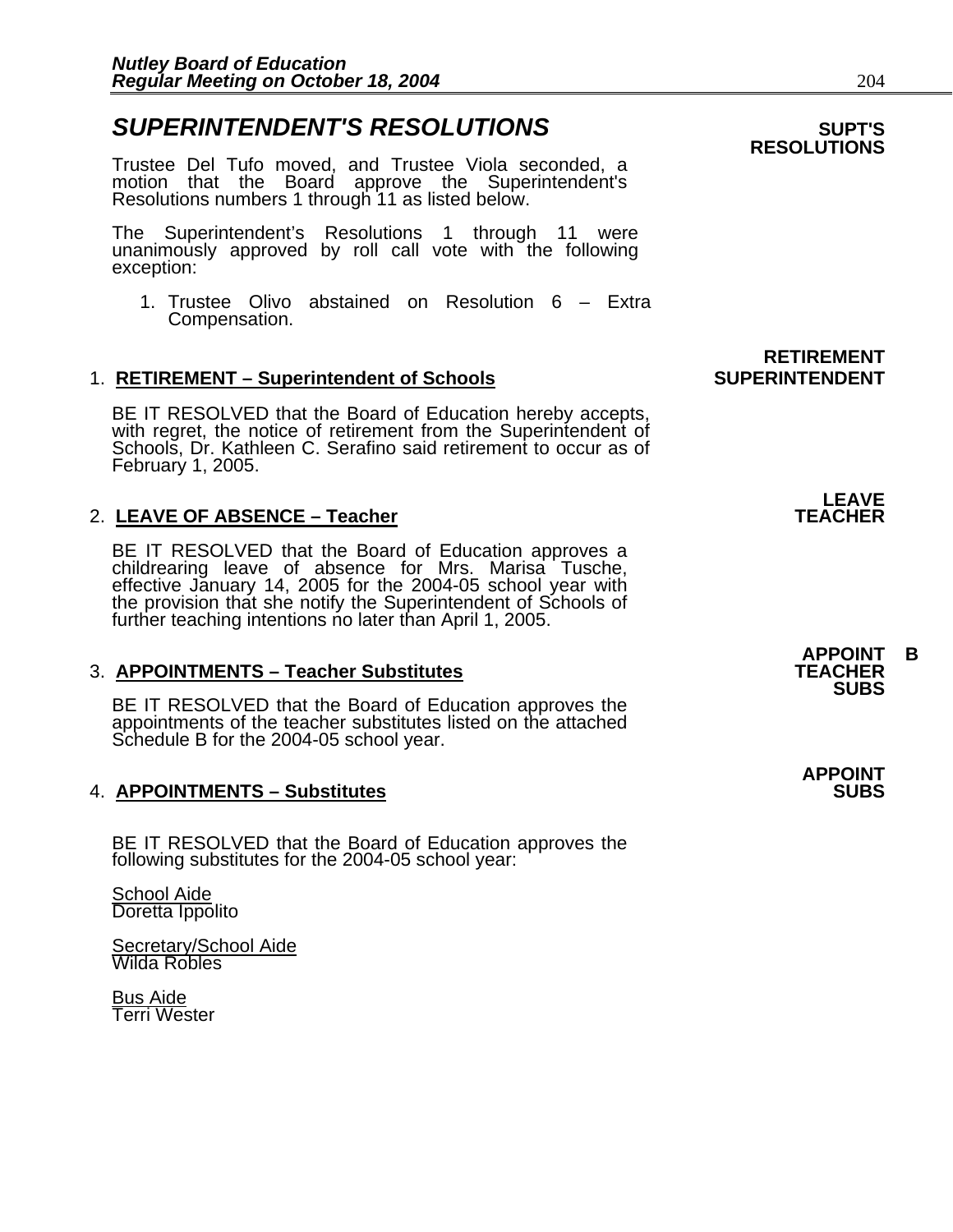#### 5. **APPOINTMENT- BOE Extended Day Program**

BE IT RESOLVED that the Board of Education approves the appointment of the School Age Extended Day Program employees listed below for the 2004-05 school year at the salary indicated:

| Substitute Child Care Instructor (p/t) | <b>Hourly Rate</b> |
|----------------------------------------|--------------------|
| Natalie Gotto                          | \$23.00            |
| Sarah Misner                           | 23.00              |

Child Care Nurse (p/t)

Moira Roberts (R.N.) \$30.00

### 6. **EXTRA COMPENSATION COMP**

BE IT RESOLVED that the Board of Education approves the following personnel be paid extra compensation in the amounts indicated for services rendered:

#### **PAYMENT FOR SUMMER HOURS – July and August – Child Study Team:**

Mari Konn \$2,509.65

#### **PAYMENT FOR ZERO PERIOD BASIC SKILLS CLASSES – September- October, 2004 – HSPA Senior Failures:**

Leann Martin \$462.00 David Sorensen

#### **PAYMENT FOR HEALTH DYNAMICS CLASSES – Month of September, 2004**

Rose Cioffi **\$250.00** 

#### **CURRICULUM WORKSHOP – TRIAD – September 18, 2004**

| Rebecca Olivo       | \$103.92 |
|---------------------|----------|
| Noelle Orsini       | 103.92   |
| Lorraine Rubinstein | 103.92   |

**APPOINT** 

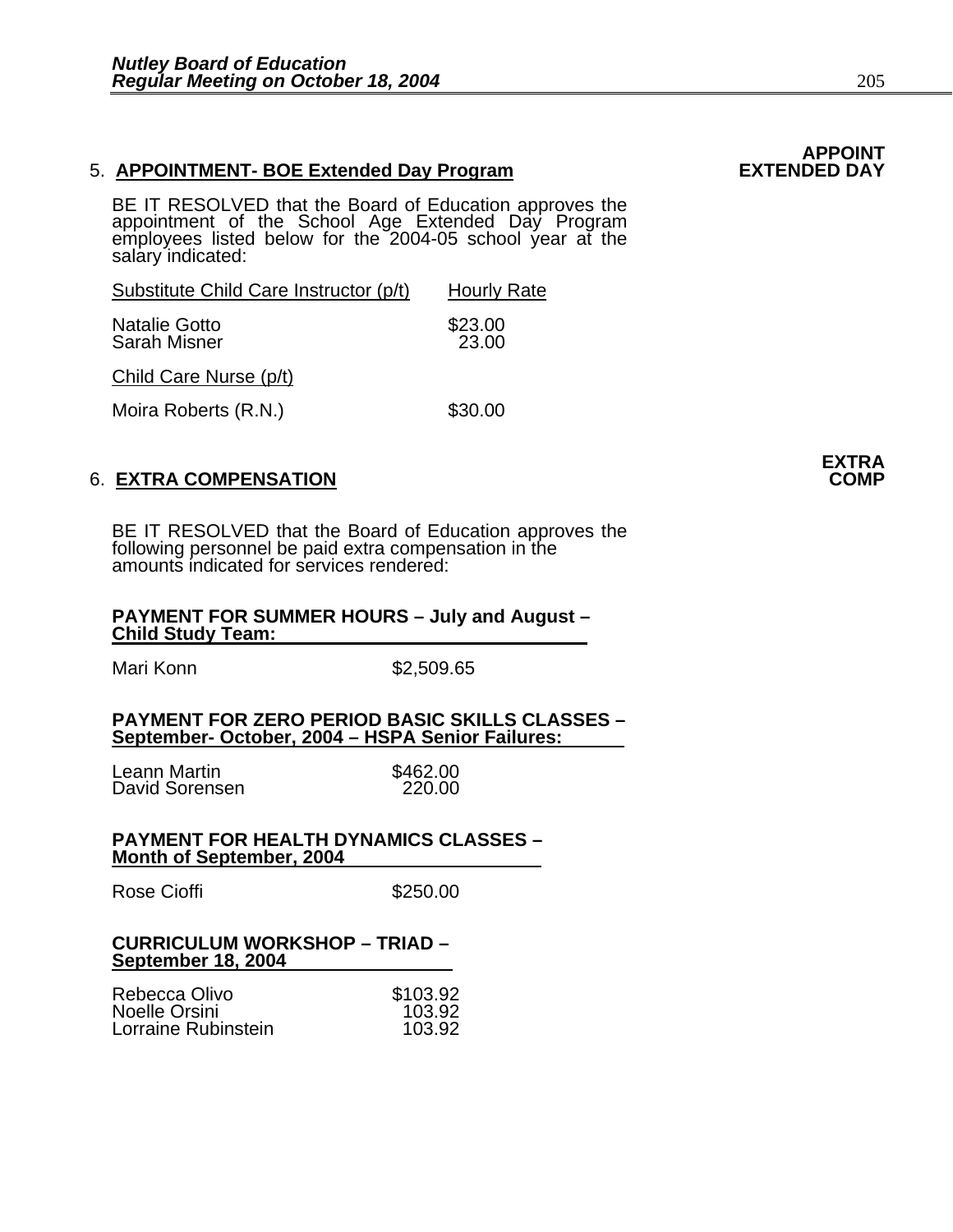#### **CENTRAL DETENTION COVERAGE – September, 2004**

#### High School

| Robin DeLorenzo<br>Sandra Stark-Houck<br>Deane Stepanski<br>Lisa Vallo | \$18.77<br>75.08<br>75.08<br>56.31 |
|------------------------------------------------------------------------|------------------------------------|
| <b>Franklin School</b>                                                 |                                    |
| Joseph Cappello                                                        | 93.85                              |

| JUSEDII GADDEIIU  | ່ ວົງ.ດວ |
|-------------------|----------|
| Tracy Egan        | 37.54    |
| Louis Manganiello | 56.31    |
| Luann Zullo       | 93.85    |
|                   |          |

#### **SATURDAY MORNING SUSPENSIONS – September, 2004**

| AnneMarie Kowalski | \$78.45 |
|--------------------|---------|
| Lisa Vallo         | 78.45   |

#### **7. APPROVAL OF STIPEND – HEAD CUSTODIANS**

BE IT RESOLVED that the Board of Education approves a Fireman stipend of \$550 for the following head custodians in accordance with the 2004-07 Buildings and Grounds Employees Salary Guide:

| Name                 | Eff. Date |  |
|----------------------|-----------|--|
| <b>Edward Miller</b> | 10/1/04   |  |
| Daniel Russomano     | 10/1/04   |  |

#### 8. LONGEVITY PAY

BE IT RESOLVED that the Board of Education approves the following longevity payment:

| Lottie Alama   | $-$1,450$ (prorated) Eff. Oct. 1, 2004 (20 yrs.)              |
|----------------|---------------------------------------------------------------|
| Sharon Larcara | $-$ \$2,900(prorated) Eff. Oct.1,2004(20 yrs.)                |
|                | Patricia Wowkanyn -\$3,800(prorated) Eff. Oct.1,2004(25 yrs.) |

#### 9. PLACEMENT OF OUT-OF-DISTRICT SPECIAL **EDUCATION STUDENTS**

BE IT RESOLVED that the Board of Education approves the placement of out-of-district special education students from the following districts in the following classifications for the 2004-05 school year:

**OUT-OF- DIST. SPECIAL ED** 

# **APPROVAL**

**LONGEVITY**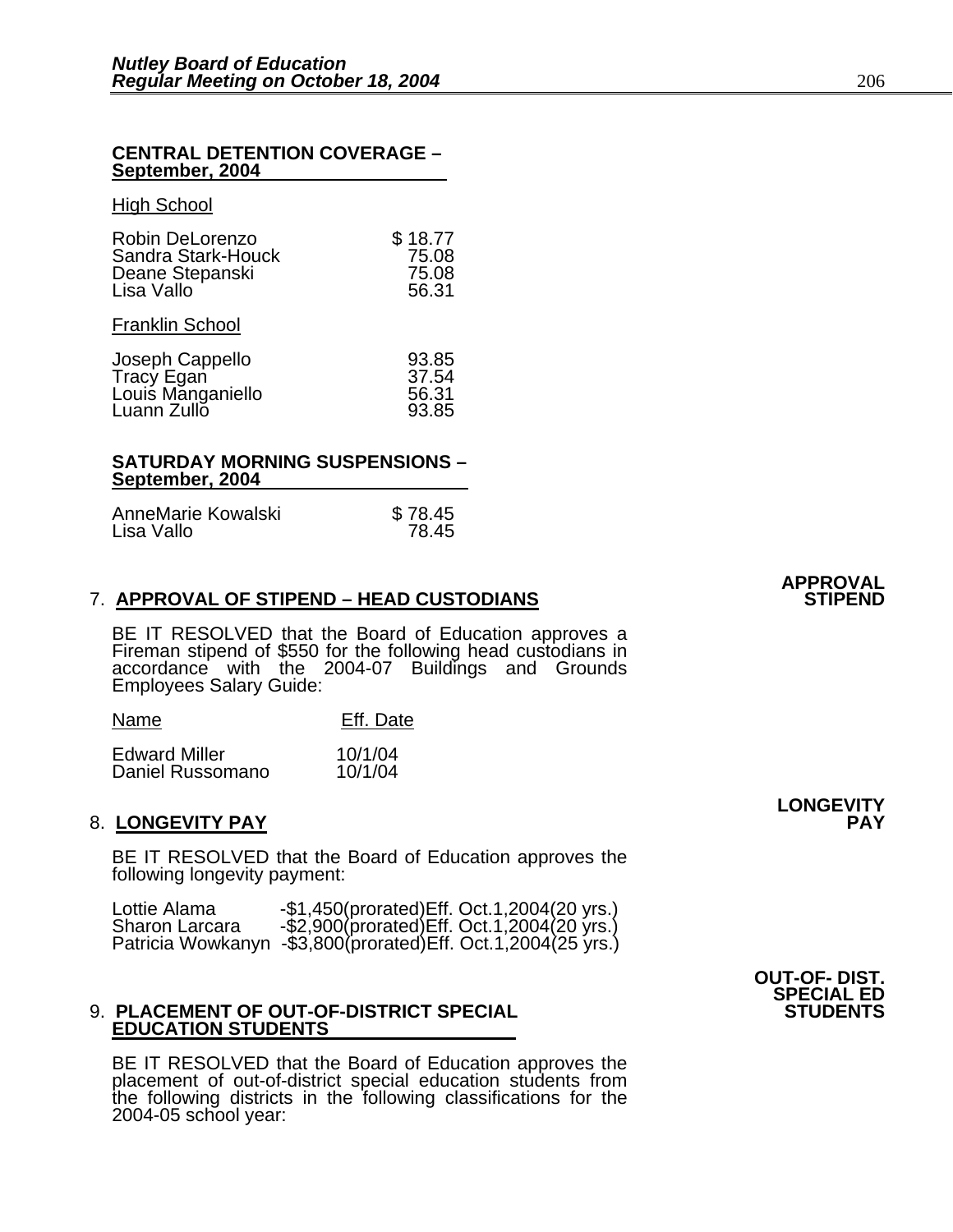| <b>District</b>    |   | <b>Students Classification School</b> |                                                   |
|--------------------|---|---------------------------------------|---------------------------------------------------|
| <b>East Newark</b> | 1 | MDM                                   | High School<br>LLD Program                        |
| Irvington          | 1 |                                       | <b>Franklin School</b><br><b>Resource Program</b> |
|                    | 1 | MD                                    | Lincoln School<br>LLD Program                     |
| Orange             | 1 |                                       | <b>Franklin School</b><br>LLD Program             |

## 10. SPECIAL CLASS PLACEMENT – Educationally **CLASS** CLASS<br>PLACEMENT **PLACEMENT**

BE IT RESOLVED that the Board of Education authorizes the attendance of a student in out-of-district special education classes for the 2004-05 school year as follows:

| School                                                | No. of<br><b>Students</b> | Classification | Effective<br>Date | Tuition          |
|-------------------------------------------------------|---------------------------|----------------|-------------------|------------------|
| <b>Montclair State</b><br>University<br>Demo. Program |                           | P.S.           |                   | 11/3/04 \$63,000 |

## 11. APPROVAL OF STATEMENT OF ASSURANCE FOR THE **MENTORING**<br>2004-05 MENTORING PLAN

WHEREAS, Dr. Kathleen C. Serafino, Superintendent of Schools, has provided assurance that the Township of Nutley School District is in compliance with the mentoring regulations specified in NJAC 6A:9-8,

NOW THEREFORE BE IT RESOLVED that the Nutley Board of Education accepts the Statement of Assurance attached hereto as Schedule C.

#### 12. Memorial **Mrs. Mary Franklin** Mrs. Mary Franklin MEMORIAL

Trustee Reilly moved, and Trustee Del Tufo seconded, the following resolution. Upon being put to a roll call vote the<br>resolution was unanimously approved.

WHEREAS, it is with a sense of deep sorrow and regret that the Nutley Board of Education records the death of Mrs. Mary Franklin on October 12, 2004, and

**APPROVAL OF** 

**SPECIAL**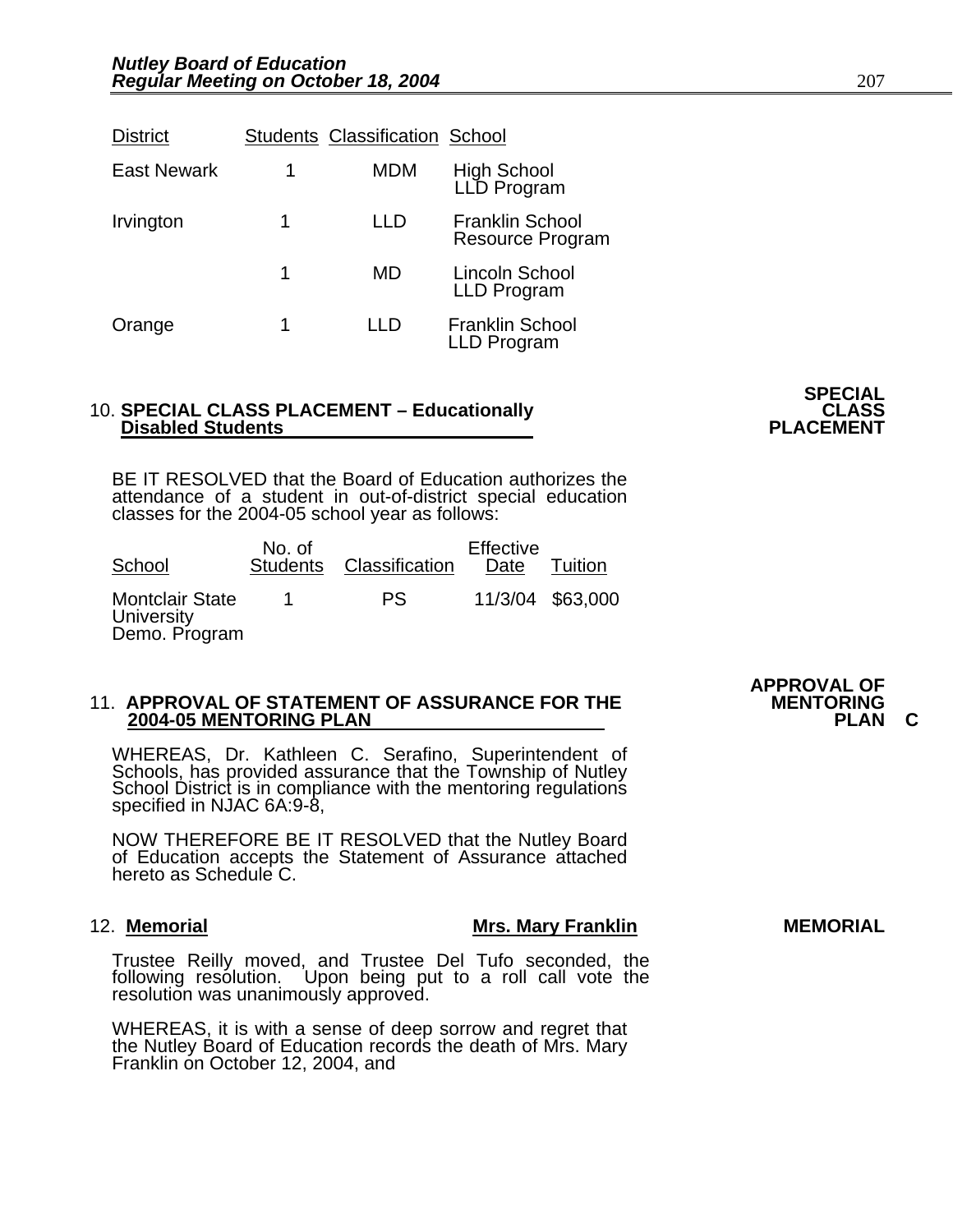WHEREAS, Mrs. Franklin was employed in October, 1961 as a teacher in the Nutley Public Schools and had a distinguished educational career until her retirement in June, 1979, and

WHEREAS, Mrs. Franklin won the admiration and respect of her fellow teachers and the friendship of pupils who came under the influence of her understanding and capable teaching.

NOW, THEREFORE, BE IT RESOLVED, That the Board of Education of the Township of Nutley extends deepest sympathy to the members of her family, and

BE IT FURTHER RESOLVED, That this resolution be made a part of the minutes of this meeting and a copy sent to the members of her family.<br>**APPROVAL** 

### 13. APPROVAL OF SCHOOL-LEVEL OBJECTIVES 2004-05  **SCHOOL YEAR**

Trustee Casale moved, and Trustee Olivo seconded, the following resolution. Upon being put to a roll call vote the resolution was unanimously approved.

BE IT RESOLVED that the Board of Education approves the School-Level Objectives contained in the Quality Assurance Annual Report for the 2004-05 school year pursuant to N.J.S.A. 18A:7A-1 et seq. and N.J.A.C. 6:8-4 et seq.

### **BOARD SECRETARY'S RESOLUTIONS** SECRETARY'S

Trustee Olivo moved, and Trustee Del Tufo seconded, a motion that the Board approve the Board Secretary's<br>Resolutions numbers 1 through 3 and 5 through 8 excluding<br>Resolution 4 as listed below.

The Board Secretary's Resolutions 1 through 3 and 5 through 8 were unanimously approved by roll call vote.

1. BILLS AND MANDATORY PAYMENTS<br>BE IT RESOLVED that the Board of Education approves the **PAYMENTS** payment of bills and mandatory payments dated October 18, 2004 in the total amount of \$4,148,108.05 (Appendix A).

## 2. **REQUESTS FOR USE OF SCHOOL BUILDINGS AND BUILDINGS B**

BE IT RESOLVED that the Board of Education approves the requests for the use of school buildings and grounds (Appendix B), that conform to the rules and regulations set by the Board of Education.

 **BOARD RESOLUTIONS** 

**SCHOOL LEVEL** 

**BILLS &** 

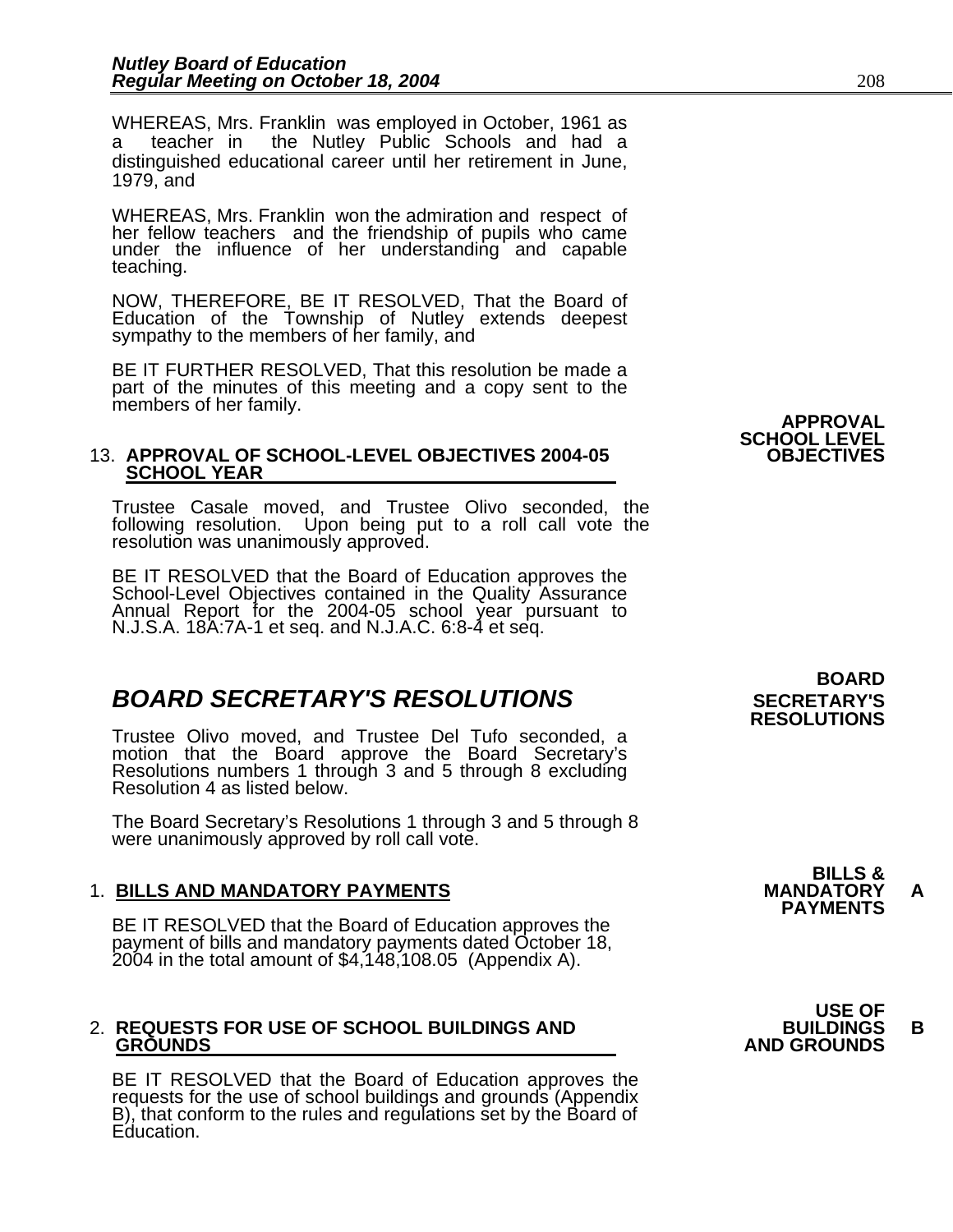### 3. **TRANSFER SCHEDULE TRANSFER C SCHEDULE**

BE IT RESOLVED that the Board of Education approves, in compliance with NJAC 6A:23-2.11(c)3ii, and NJSA 18A:22-8-1, the transfers in the 2004-05 budget dated September 30, 2004 in the amount of \$89,574 as appended (Appendi

#### **Resolution 4 was excluded from the consent agenda. EXCLUDED**

### 4. **SUBMISSION OF COMPREHENSIVE MAINTENANCE PLAN**

WHEREAS, the Department of Education requires New Jersey<br>School Districts to submit three-year maintenance plans<br>documenting "required" maintenance activities for each of its public school facilities, and

WHEREAS, the required maintenance activities as listed in the attached document for the various school facilities of the Nutley Public Schools are consistent with these requirements, and

WHEREAS, all past and planned activities are reasonable to keep school facilities open and safe for the use or in their original condition and to keep their system warranties valid,

NOW THEREFORE BE IT RESOLVED, that the Nutley Board of Education hereby authorizes the School Business Administrator to submit the attached (Appendix D) Schools in compliance with Department of Education requirements.

### **5. AMENDING PETTY CASH FUNDS**

BE IT RESOLVED that the Board of Education approves the amending of the resolution, Petty Cash Funds, approved at the September 27, 2004 Board Meeting to reflect the following change:

Director of Extended Day (Maria Cervasio, Custodian) \$500

## 6. **ACCEPTANCE OF NOTICE OF FUNDING – CARL D. PERKINS PERKINS GRANT SECONDARY – 2004-05 SCHOOL YEAR FUNDING**

BE IT RESOLVED that the Board of Education accepts notice of funding for Carl D. Perkins Secondary in the amount of \$17,900 for the 2004-05 school year.

#### 7. **AGREEMENT TO PURCHASE ELECTRIC GENERATION COMPETITIVE SERVICES THROUGH THE ALLIANCE FOR COMPETITIVE ENERGY SERVICES ("ACES") (ACES)**

WHEREAS the Alliance For Competitive Energy Services (hereinafter referred to as "ACES"), an alliance composed of the New Jersey School Boards Association (hereinafter referred to

## **RESOLUTION (D)**

**AMEND PETTY** 

**ACCEPT<br>PERKINS GRANT** 

**AGREEMENT**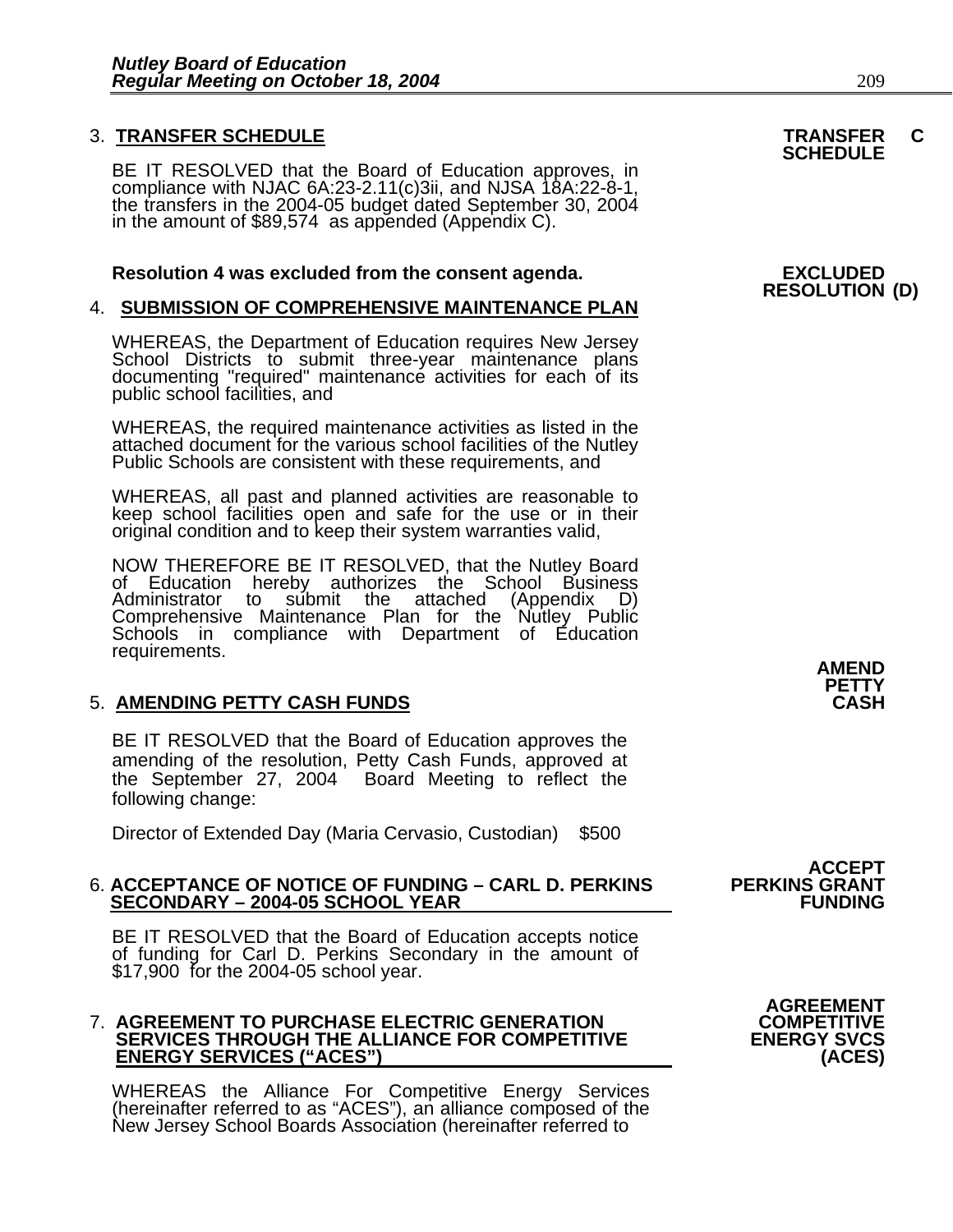as "NJSBA"), the New Jersey Association of School Administrators, and the New Jersey Association of School Business Officials, will from time to time during the Effective Period as defined below solicit bids from electric power suppliers<br>for electric generation services through an energy aggregation<br>program in which NJSBA will act as Lead Agency of the ACES Cooperative Pricing System #E8801-ACESCPS in accordance with the "Public School Contracts Law", N.J.S.A. 18A:18A-1 et seq., and the Electric Discount and Energy Competition Act, N.J.S.A. 48:3-49 et seq. ("EDECA") and the regulations<br>promulgated thereunder; and

WHEREAS the Nutley Board of Education is a Participating<br>Member of the ACES Cooperative Pricing System and is Member of the ACES Cooperative Pricing System and is<br>eligible thereby to obtain electric generation services for its own<br>use through one or more contracts to be awarded to electric power suppliers following said bids for electric generation<br>services pursuant to the aggregation program; and

WHEREAS the Lead Agency will from time to time during the Effective Period (from date of adoption through May, 2009, hereinafter referred to as "Effective Period") issue one or more Requests from Bids for electric generati the ACES Cooperative Pricing System pursuant to the Public School Contracts Law and EDECA; and

WHEREAS due to significant volatility and the potential for price increases in the wholesale electric market, Participating<br>Members will preauthorize the Lead Agency to award contracts<br>for Electric Generation Service for no more than two years at a<br>time in each service territory to provide estimated savings to the Participating Member based<br>upon its previous electric usage and utility provided Basic<br>Generation Service rates; and

WHEREAS the Lead Agency will only award contracts for said electric generation services to electric power suppliers that submit bids with pricing reasonably estimated to be lower than the utility-provided basic generation service; and

WHEREAS the District agrees to purchase all electric power needed for its own use (exclusive of on-site electric generation sources) during the Effective Period through any electric power supplier(s) awarded a contract, it being understood that the term of any one contract shall not exceed two-years;

WHEREAS the Lead Agency will notify the Department of Community Affairs' Division of Local Government Services by mail prior to the issuance a Request for Bids for electric generation services, with the understanding that if the Division of Local Government Services does not respond within 10 business days, it will be deemed to have approved the issuance of the Request for Bids or the Request for Rebids.

NOW, THREFORE, BE IT RESOLVED that the District binds itself to the ACES Cooperative Pricing System #E8801-<br>ACESCPS to purchase all electric power needed for its own<br>use (exclusive of on-site electric generation sources) during the<br>Effective Period from the electric power sup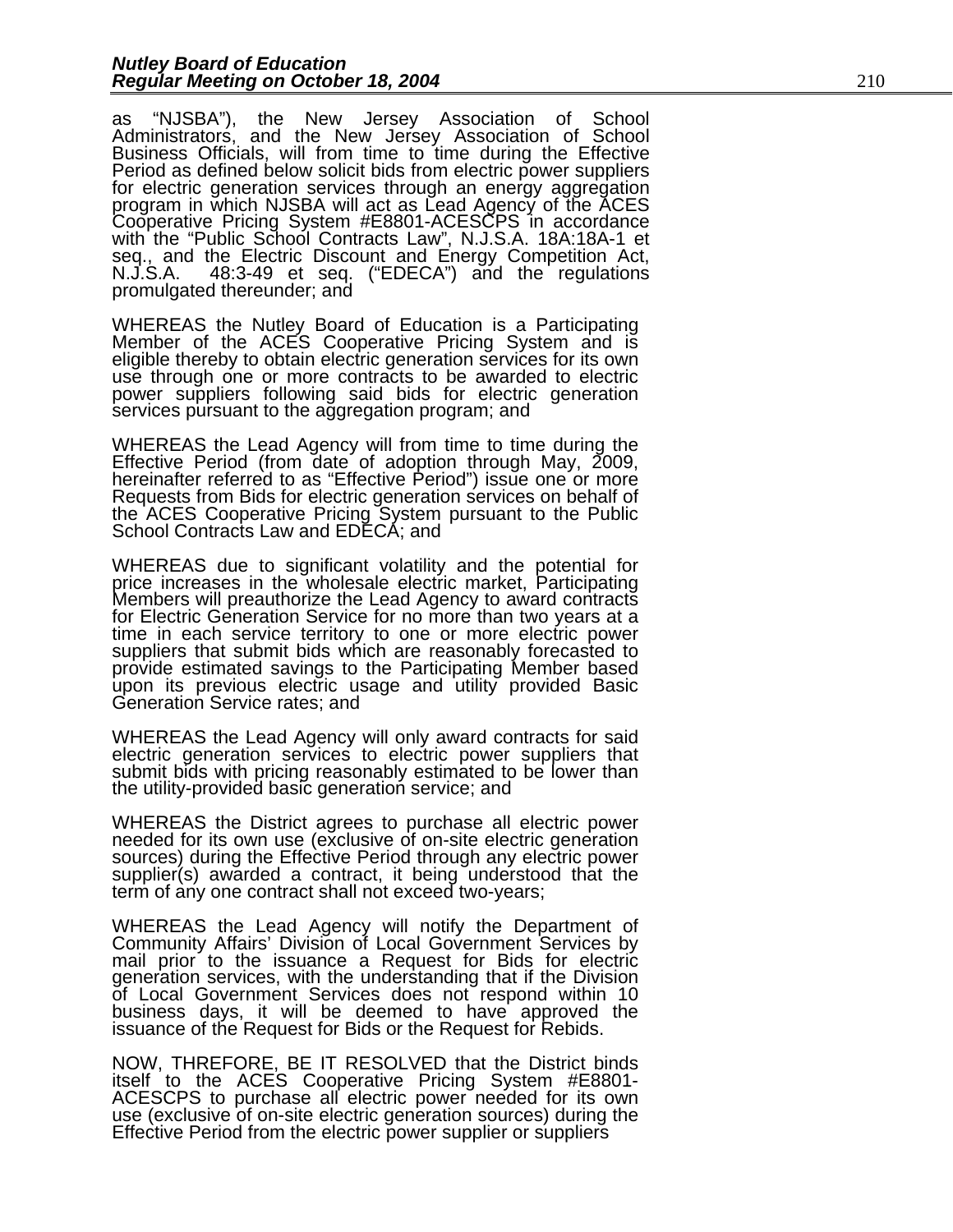awarded a contract for electric generation services by the Lead Agency; and, be it

FURTHER RESOLVED that the Lead Agency of the ACES<br>Cooperative Pricing System is hereby authorized to execute a<br>master performance agreement that obligates the district to<br>purchase electricity at the terms and conditions st with a third-party supplier or suppliers who have been awarded the contract or contracts by the Lead Agency on behalf of the participating members of the ACES Cooperative Pricing<br>System #E8801-ACESCPS (or any CPS number to be<br>assigned in the future), provided that no single contract shall<br>have a term exceeding two years, and provided further tha such contracts shall be at prices reasonably forecast and estimated by the Lead Agency to provide savings to the Districts relative to the price charged for basic generation service by the electric public utility that would otherwise provide such service; and , be it

FURTHER RESOLVED that the ACES is authorized to continue to bid to obtain electric generation services at any time<br>during the Effective Period on behalf of the ACES Cooperative<br>Pricing System including, for example, a rebid if energy market<br>conditions do not initially l dates to be determined by the Lead Agency; and

FURTHER RESOLVED that this Resolution shall take effect immediately upon passage. The authorization provided to the NJSBA pursuant to the Local Public Contracts Laws (N.J.S.A. 40A:11-11(5), and the Local Public and Public School Contracts Laws Administrative Code (N.J.A.C. 5:34-7.1 et seq.) shall be valid until May, 2009 (the Effective Period) at which time the Cooperative Pricing System will be subject to renewal. Any rescission of this resolution shall not affect any Agreements entered into prior to such rescission.

## 8. **REQUEST FOR REPEAL OF CH. 73, P.L. 2004 (S-1701) REPEAL**

WHEREAS pursuant to Article 8, Section 4, Paragraph 1 of the New Jersey Constitution, the provision of a thorough and efficient system of education is the responsibility of the State Legislature; and

WHEREAS school expenditures are primarily driven by state and federal mandates and "fixed costs"; and

WHEREAS local property taxes are the major source of revenue for public education in New Jersey; and

WHEREAS the state has failed to fully fund its school aid statutes for three consecutive years, increasing the burden on local property taxpayers; and

WHEREAS S-1701 (Ch. 73, P.L. 2004), signed into law on July 1, 2004, alters school district financial practices and, in fact, could result in property tax increases; and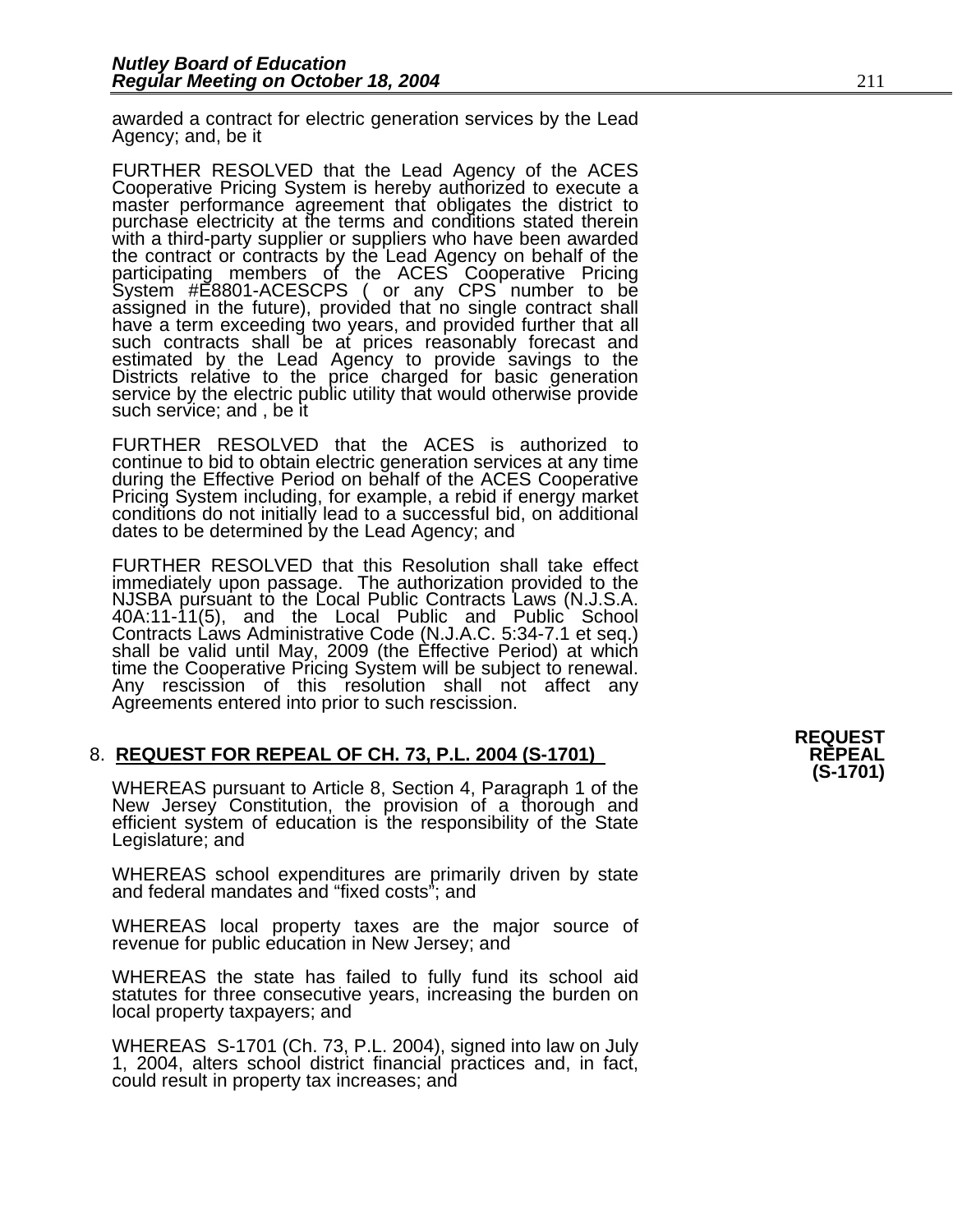WHEREAS S-1701 will force local school districts to adopt imprudent practices and will diminish communities' discretion over the financial operations of their schools; and

WHEREAS S-1701 will force school districts to reduce free balance (surplus) in 2004-05 and 2005-06, resulting in temporary property tax decreases that will not be sustainable and which will result in property tax increases in 2006-07; and

WHEREAS this reduction of surplus to perilously low levels could force districts to cut education programs and could increase costs by possibly contributing to the lowering of bond ratings; and

WHEREAS S-1701 will require school districts to decrease their capital reserve accounts, forcing them to defer necessary maintenance and repairs, to cut education programs, or to borrow funds; and

WHEREAS S-1701 reduces the spending growth limit, or cap, on school district operating budgets, infringing on school districts' ability in the future to meet the state's Core Curriculum Content Standards; and

WHEREAS S-1701 imposes unnecessary administrative spending limits on New Jersey school districts, limiting local discretion over the staffing necessary to meet the State and<br>local education goals and penalizing school districts that may<br>be saving taxpayer money in other areas; and

WHEREAS S-1701 will require school districts to obtain the Commissioner of Education's approval before transferring funds between budgetary line items, impeding their ability to make optimal use of funds and moving a simple budgeting decision from the community into state bureaucratic channels; and

WHEREAS S-1701 eliminates the SGLA for early childhood program aid and demonstrably effective program aid, further<br>limiting local school boards' ability to provide necessary<br>education programs and services; and

WHEREAS S-1701 restricts the submission of second ballot finance questions at the Annual School Election, thereby infringing on a community's ability to determine educational program expenditures for its children.

THEREFORE BE IT RESOLVED that the Nutley Board of Education urges the State Legislature to repeal Ch. 73, P.L. 2004 (S-1701) immediately; and

THEREFORE BE IT FURTHER RESOLVED that the Nutley Board of Education urges the State Legislature to fully fund the Comprehensive Educational Improvement and Financing Act and related school aid formulas.